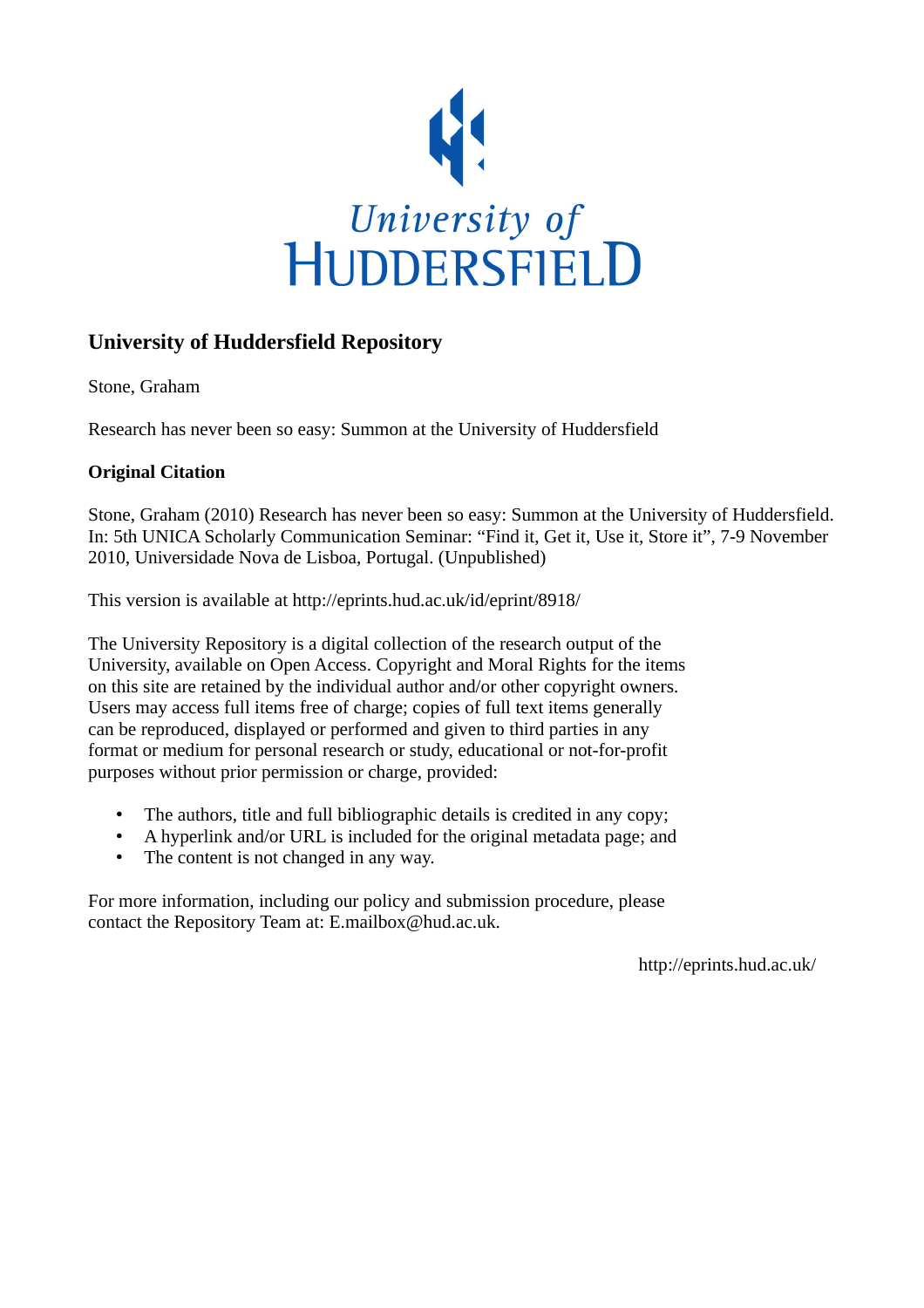

Network of Universities from the Capitals of Europe

## **5th UNICA Scholarly Communication Seminar "Find it, Get it, Use it, Store it"**

**7-9 November 2010, Universidade Nova de Lisboa, Lisbon Rectorat UNL, Campus de Campolide** 

**& Faculdade de Ciências e Tecnologia, Campus Caparica**

## **SUNDAY 7TH NOVEMBER - Rectorat UNL Building**

**18:00-20:00** Registration **19:00-20:00** Welcome Reception

## **MONDAY 8TH NOVEMBER - Rectorat UNL Building**

- **Chair of the Conference:** José MOURA, Faculdade de Ciências e Tecnologia - Universidade Nova de Lisboa
- **09:00-09:15***Opening Session* by António RENDAS, Rector UNL
- **09:15-09:30***Opening Remarks* by Stavros A. ZENIOS, UNICA President
- **09:30-10:00** "*Open Access in the European Research Area"* by Celina RAMJOUÉ, DG Research, EC

#### **Session 1 - Digitized Content**

### **Chair: Paul AYRIS, University College London**

- **10:00-10:30** *"Digitised Content: How we Make It Relevant to Researchers, Teachers and Students"* by Paul AYRIS, University College London
- **10:30-11:00** *"Europeana from scholars for scholars"* by Jan MOLENDIJK, Europeana Foundation
- **11:00-11:30** *Coffee break*

**11:30-12:00** *"Providing services for the scholarly community in the field of arts: the Calouste Gulbenkian Foundation Art Library"* by Paulo LEITÃO, Fundação Calouste Gulbenkian

- **12:00-12:30** *"ENCES – an international association for the promotion of a scholarship-friendly copyright"* by Karin LUDEWIG, Humboldt-Universität zu Berlin
- **12:30-14:00** *Lunch*

#### **Session 2 - Extended role of libraries**

**Chair: Ana ALVES PEREIRA, Faculdade de Ciências e Tecnologia -Universidade Nova de Lisboa** 

| 14:00-14:30 | "Open Data and Repositories" by Eloy RODRIGUES,<br>Universidade do Minho - Serviços de Documentação                                            |
|-------------|------------------------------------------------------------------------------------------------------------------------------------------------|
| 14:30-15:00 | "Enhancing publications with datasets" by Thomas PLACE,<br>University of Tilburg                                                               |
| 15:00-15:30 | "Implementing Open Access mandates" by Veera<br>RISTIKARTANO, University of Helsinki Library                                                   |
| 15:30-16:00 | "Portuguese Open Access Institutional Repository" by João<br><b>MOREIRA, FCCN (Foundation for National Scientific</b><br>Computing) UMIC RCAAP |
| 16:00-16:30 | Coffee break                                                                                                                                   |
| 16:30-17:30 | <b>POSTER SESSION</b>                                                                                                                          |
| 17:30-18:00 | Cultural Moment                                                                                                                                |
| 20:00-      | Conference Dinner                                                                                                                              |
|             |                                                                                                                                                |